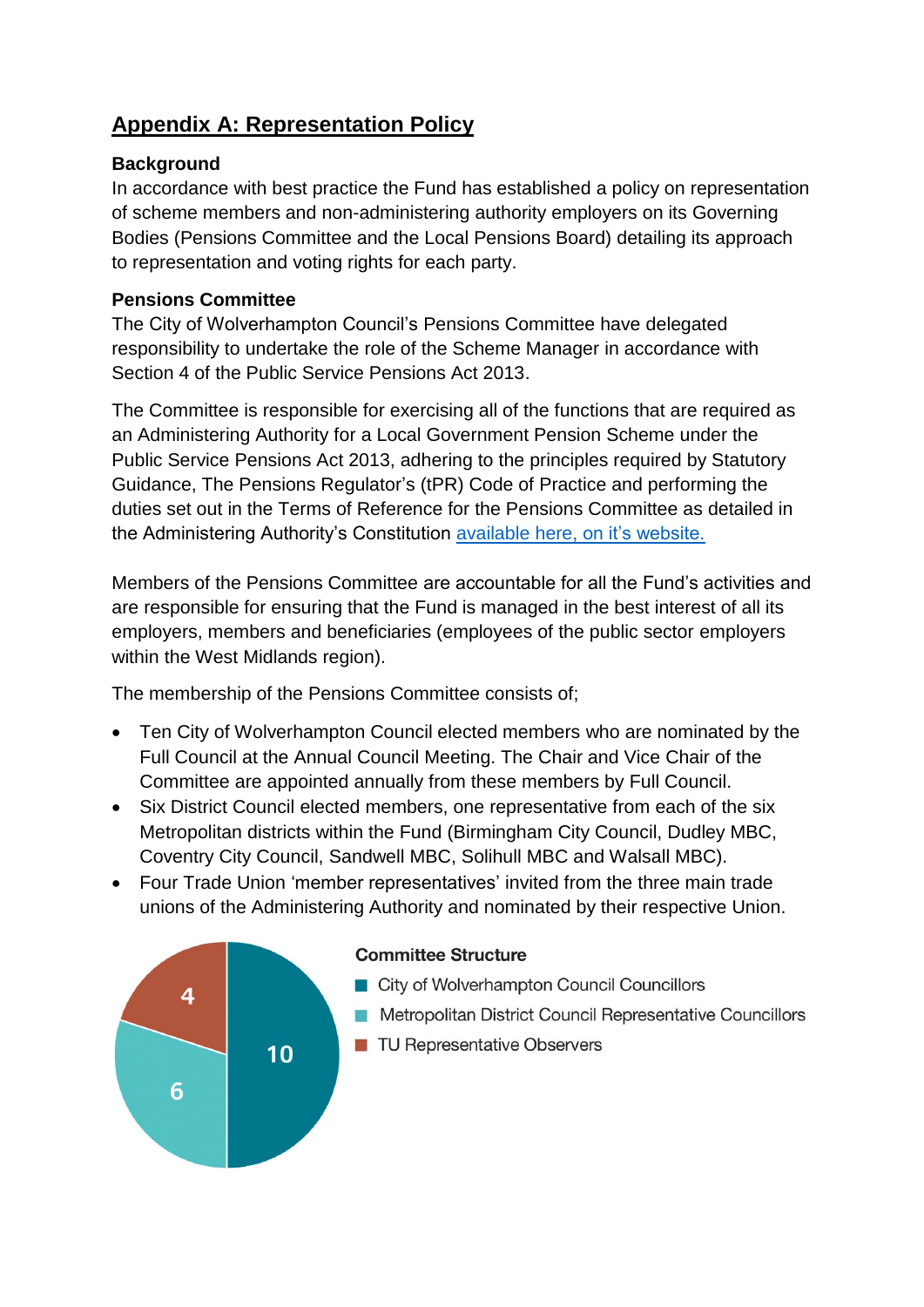Elected members sit as full members of the Committee with debating and voting rights on all matters presented. Trade Union representatives are invited to sit on the Pensions Committee as observers on behalf of pension scheme members. Therefore, they may participate in debate and have the same access to papers, meetings and training opportunities but hold no voting rights. Trade Union representatives are invited to participate in training events in order to assist in informing debate.

The quorum for the Pensions Committee is five, to include at least one elected member from Wolverhampton City Council and one Metropolitan District Representative. Trade Union representatives do not count towards quorum however, every effort is made to ensure at least one individual is in attendance for each meeting.

### **Pensions Board**

In accordance with Section 5 of the Public Service Pensions Act 2013 and under regulation 106 of the Local Government Pension Scheme Regulations 2013 (as amended), the Fund have established the West Midlands Local Pension Board (The Board). The role of the Board is to assist in the good governance of the Scheme through the monitoring of Fund performance.

The Pensions Board has 12 members, six employer representatives and six members representatives and is structured as follows;

- Five Employer Representatives consisting of five officer seats from each of the category of employers within the Fund.
- Five member representatives invited from three main trade unions of the Administering Authority, the number of seats for each trade union are based on the membership from the Administering Authority. Trade Union members are nominated by their respective union.
- Two elected member seats, one employer representative and one member representative selected by the Administering Authority at the Full Council meeting at the beginning of each municipal year. In line with statutory provisions, an elected Councillor who sits on Pensions Board, cannot also sit on the Pensions Committee and must be a member or employer representative.

Each member of the Board has a right to vote on matters brought before it. The nominations to Chair and Vice Chair are appointed to annually, with a rotation of employer and member representatives each year.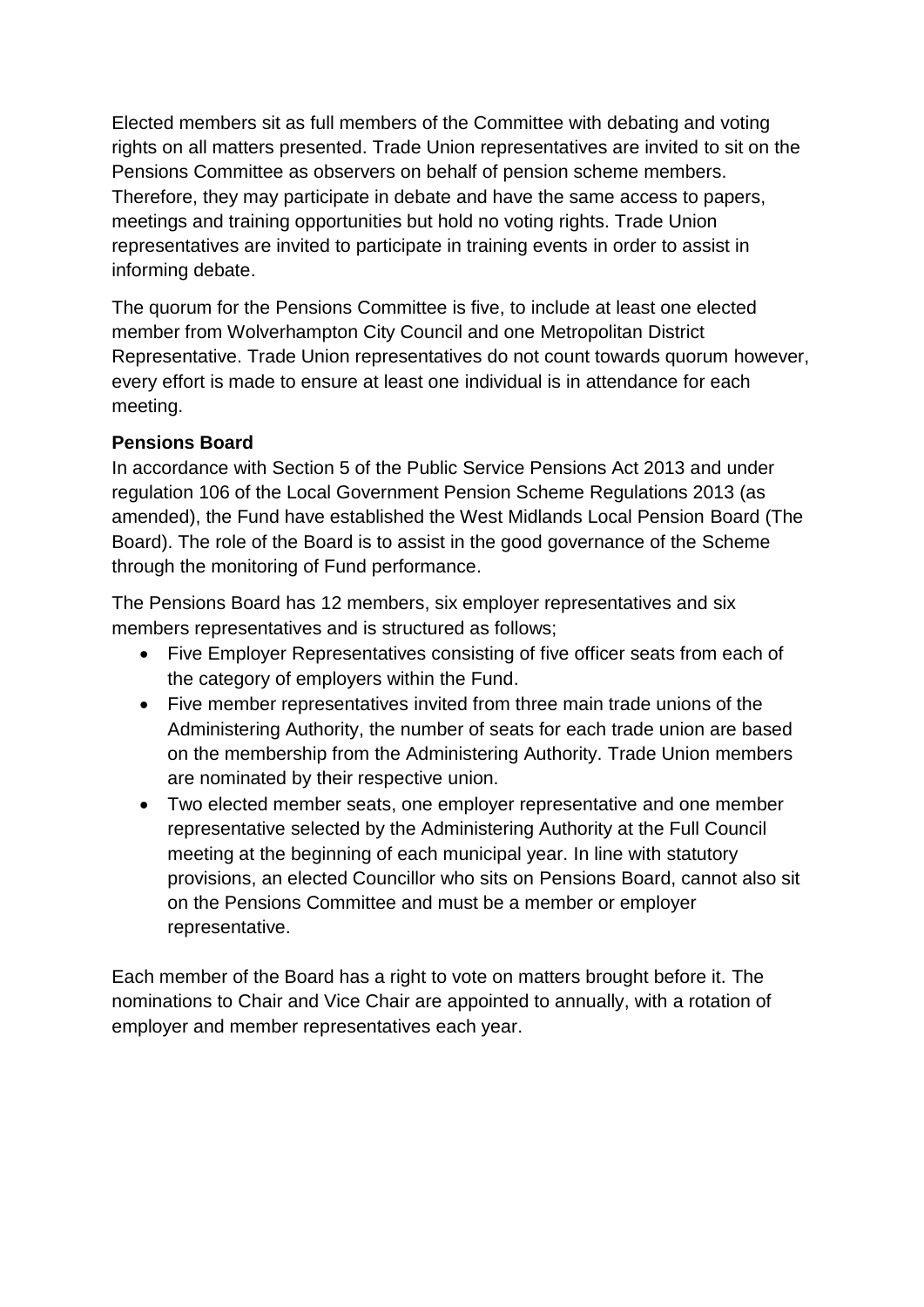

The Fund has established a Local Pensions Board Appointments Process, [available](https://www.wmpfonline.com/CHttpHandler.ashx?id=17723&p=0)  [here](https://www.wmpfonline.com/CHttpHandler.ashx?id=17723&p=0) which details its approach to appointing members of the Board, brief details are outlined below:

- The Fund seeks nominations to two of its seats, one employer and one member on a biennial basis, this is to ensure fairness of representation and allow for natural movement within the Board whilst retaining the knowledge and experience of the group.
- The process for selecting which seats are up for nomination is determined at the Board meeting in January and should be instigated as follows;
	- o Members who have been unable to adhere to their responsibilities with regards to attendance and training.
	- o Vacant seats (including vacancies which may arise before the end of the year)
	- o Rotation based on length of service, one from each group.
- As detailed above, member representative nominations are invited from the three main trade unions at the Administering Authority.
- Employer nominations are invited through communication with the Fund's employer base, following formal advert and recruitment to the Fund's employer contacts. The Fund endeavours to ensure it has representation across the different employer types including education authorities, local authorities, scheduled bodies and admitted bodies.
- In accordance with the Appointments Policy an appointments panel is convened to agree nominations.

### **Wider Representation**

### **Customer Engagement Strategy and Customer Engagement Plan**

The Fund publishes an annual Customer Engagement Plan aligned to the Customer Engagement Strategy, setting out how the Fund will engage, consult and involve customers (members, employers) and its Governing Bodies, in the priorities and service development of the Fund. The Customer Engagement Strategy encourages engagement and feedback from customers which serves to inform our delivery,